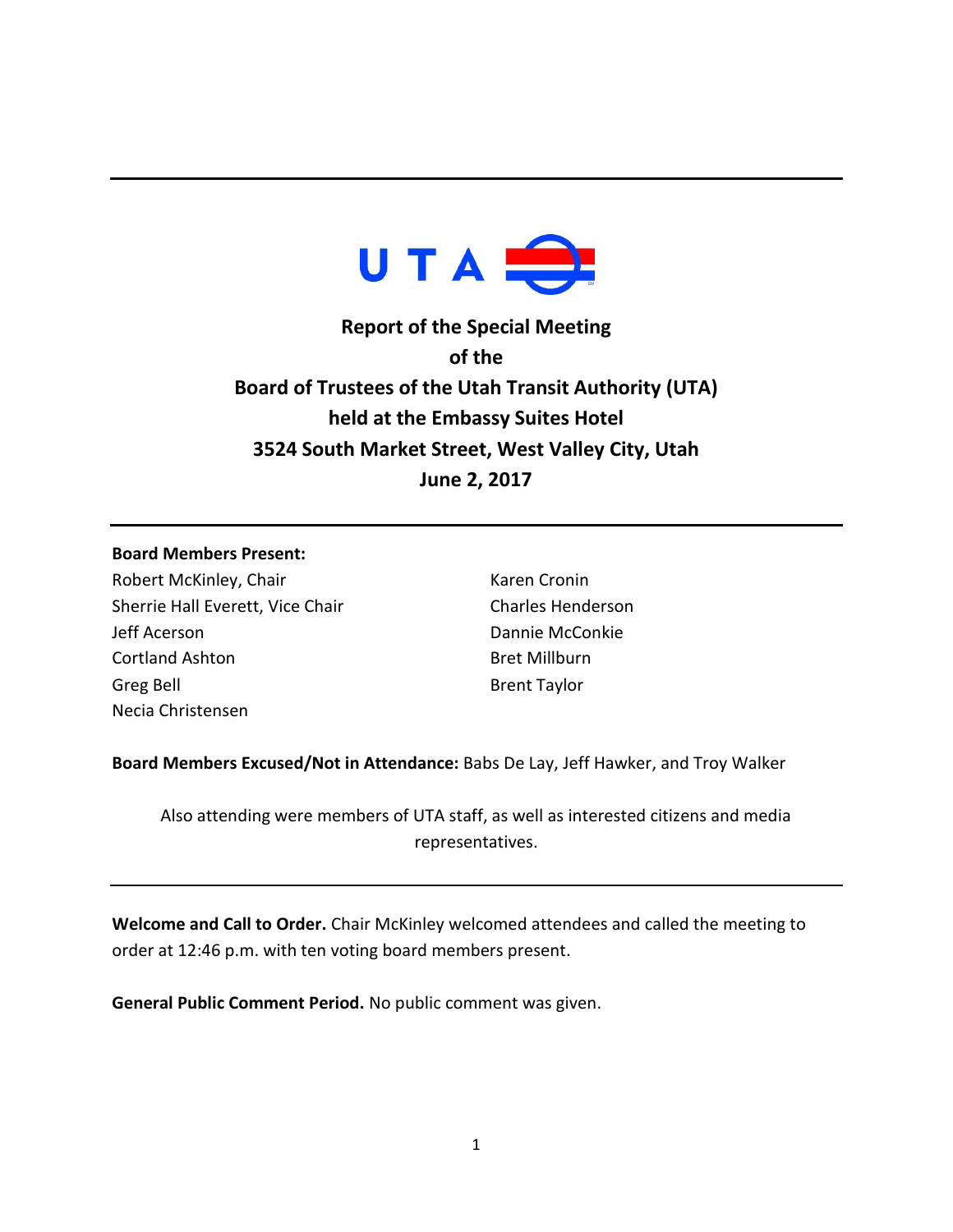## **Resolution: R2017-06-01: Provo Orem TRIP Properties.**

**Presentation of Item.** Chair McKinley explained that the purpose of resolution is for the board to authorize UTA, through the Utah Department of Transportation (UDOT), to initiate the eminent domain process with certain properties on the Provo Orem Transportation Improvement Project (TRIP) alignment. Steve Meyer, UTA Capital Development Director, stated that there are eleven properties staff is recommending be added to the approval list. Mr. Meyer clarified that granting permission to enter the eminent domain process is the first step in a process with many options for mediation prior to full condemnation. He then outlined the steps in the process.

Trustee McConkie stated that he would recuse himself from voting on this item due to his position on the UDOT Transportation Commission.

Discussion ensued. Questions were posed by the board and answered by Mr. Meyer and Derrick Sorenson, UTA Manager of Property Acquisition & Disposition. Trustee Millburn clarified that UTA does not have eminent domain authority and must act through a partner that does. Trustee Ashton asked if the agency was seeking to enter the eminent domain process because negotiations with property owners have stalled. Mr. Meyer stated there were a number of reasons for entering the eminent domain process, including the amount of time the process takes. Trustee Taylor asked about the size of the acquisitions and how close they are to businesses. Mr. Sorensen replied that most acquisitions are strips and range from 6 inches to 10 feet. He added that there are some side road acquisitions required to purchase land needed by UDOT for lane restoration. He explained that UTA is requesting land for UDOT because UTA is the Federal Transit Authority liaison on the project for the administration of federal funds. Trustee Taylor asked if any buildings would be compromised. Mr. Sorensen responded that no buildings will be compromised, but there will be some adjacency. Mr. Sorensen followed by saying that compensatory values for damages are included in the appraisals. Trustee Taylor asked if it was anticipated that some properties will go to full condemnation. Mr. Sorenson replied that there will be several "friendly condemnations," because condemnation simplifies the property issues for owners who have lenders and/or tenants. Trustee Taylor asked if any owners are opposed to the project and are going to condemnation for that reason. Mr. Sorensen indicated that opposition from some property owners was a possibility, but that UTA's actions are schedule-driven rather than owner-driven. He added that significant time has been invested by the cities and project partners to educate owners about the value of the project. Trustee Cronin asked if any of the acquisitions would render property pieces unusable. Mr. Sorensen said that while no acquisitions would render any properties unusable, there is one person living in